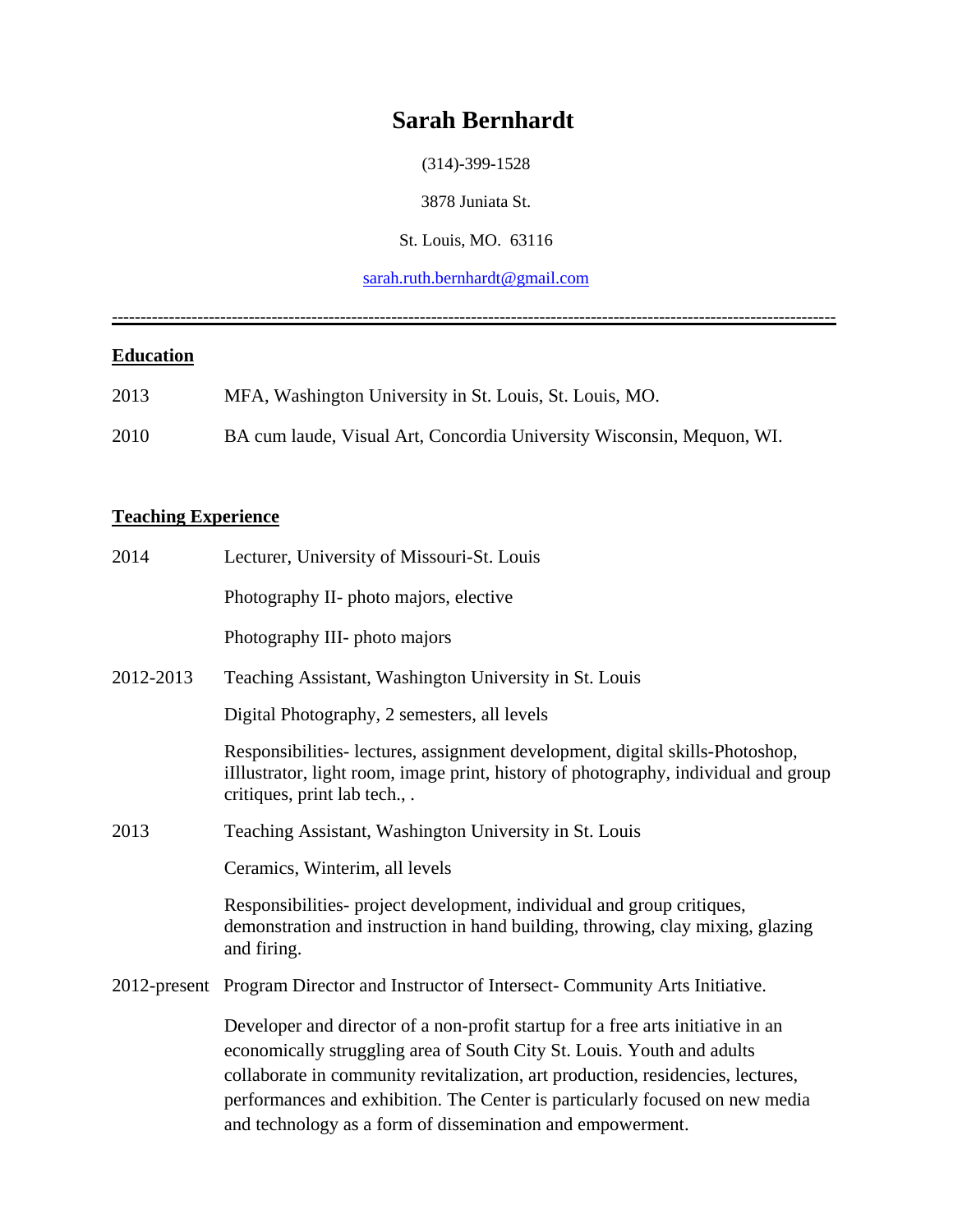2012- Present Program Director and Instructor for "Intersect", St. Louis, MO

Developer and director for community arts initiative and intensive summer collaboration to engage refugee and immigrant populations in St. Louis. Responsibilities- administrative duties, promotion, volunteer coordination, artistic production, instruction, curatorial, evaluation, and publishing. Funded by the Gephardt Institute, CGI-U grant.

2010-2011 Program Director and Instructor for Frankenmuth Art Club

Developer and director for K-8 afterschool arts program serving between 60-100 children.

2008-2010 Program Director and Instructor for Concordia University School Art Club

Developer and director for K-8 arts programing at an urban Milwaukee public school. Serving 15-30 children. After three years the program was incorporated into Concordia University Wisconsin's art education student teaching practicum.

#### **Exhibitions**

| 2014       | "Metro Murals" – Photo Center NC, Seattle, WA                         |
|------------|-----------------------------------------------------------------------|
| 2014       | "Beyond Violet" - Des Lee Art Gallery, St. Louis, MO                  |
| 2014       | "Art at the Center" Overland Park, KS                                 |
| 2014       | "Women's Work"- Northwest Area Arts Council- IL                       |
| 2013       | "Intersect" Peace Center Community Summer Exhibition- St. Louis, MO   |
| 2013       | Kemper Art Museum MFA Thesis Exhibition, St. Louis, MO                |
| 2013       | "Magnetic Highway" MFA satellite Exhibition, St. Louis, MO            |
| 2013       | Hybrid Media group exhibition at Whittaker Gallery- St. Louis, MO     |
| 2012       | "Self, Observed" group exhibition at the North Carolina Museum of Art |
| 2012       | Washington University MFA 1 <sup>st</sup> . year show- St. Louis, MO  |
| 2012       | "Winter Photography" 1650 Gallery – Chicago, IL                       |
| 2012       | "Call for Creativity" Concordia Seminary Community Show               |
| 2012, 2011 | International Small Print Show, Egypt                                 |
| 2012       | "Vernacular" - Concordia University Senior Show                       |
| 2009       | University of Wisconsin Milwaukee—national juried show                |
| 2009       | Racine Art Walk                                                       |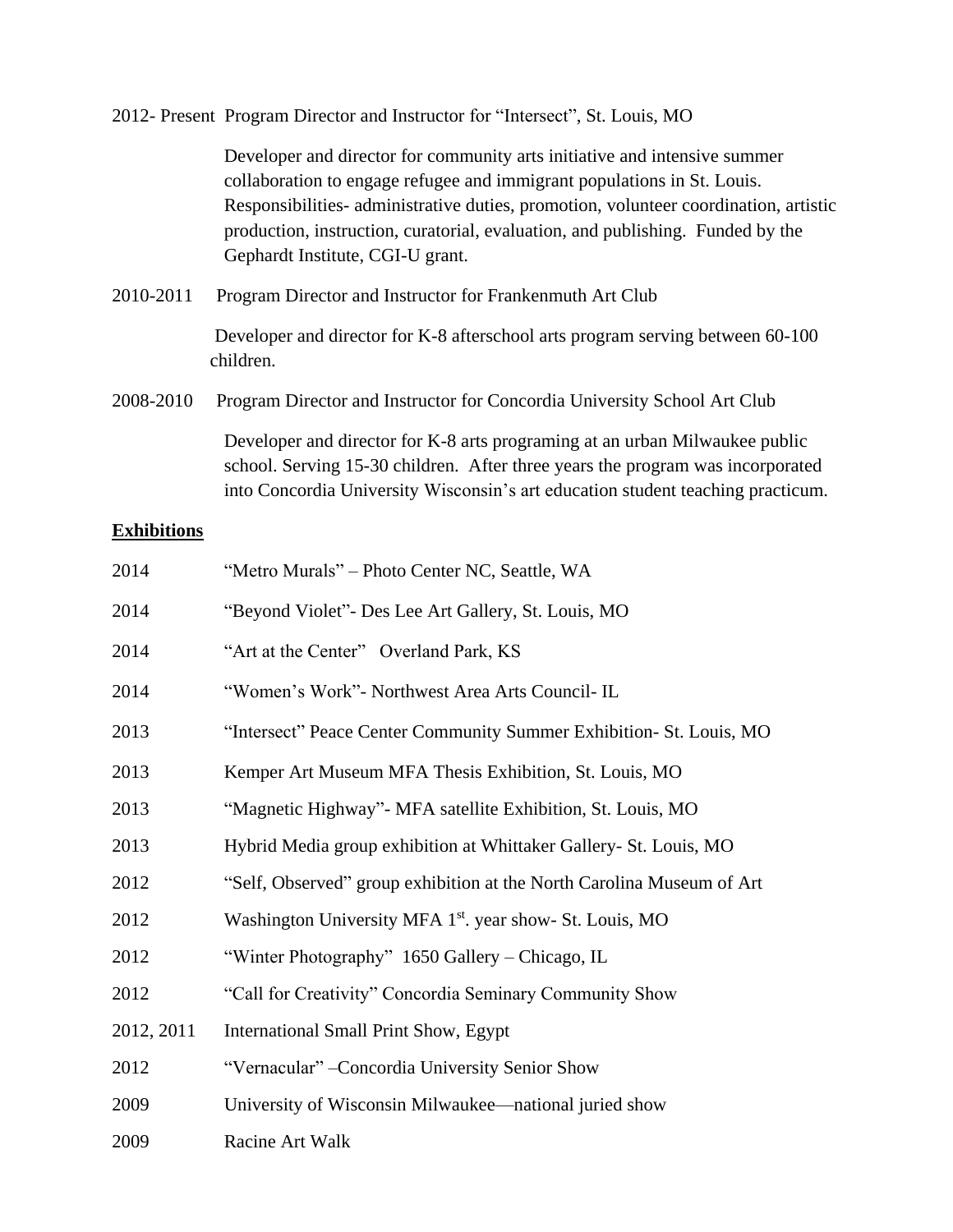2008 Riverwest Art Bar—"Repurposed"

2008 Milwaukee Art Museum—Lake Front Festival of the Arts

## **Grants, Honors and Awards**

| 2014      | Intersect start-up funding from the Lutheran Foundation of St. Louis. \$120,000<br>for a three year cycle                                                                           |
|-----------|-------------------------------------------------------------------------------------------------------------------------------------------------------------------------------------|
| 2014      | Missouri District LCMS \$12,000 for Technology Center Funding at Intersect.                                                                                                         |
| 2014      | Doing Good Well-Short term Collaborative Residency-Grunewald Arts Guild, WA                                                                                                         |
| 2013      | Visiting Artist Residency for the Watertown Arts Council                                                                                                                            |
| 2013      | Clinton Global Initiative -U Social Change Grant- Funding though Washington<br>University to implement summer arts programing for the St. Louis refugee and<br>immigrant community. |
| 2013      | Academic Speaker at the Art and Social Justice conference hosted by CIVA-<br>Chicago                                                                                                |
| 2013      | Clinton Global Initiative-University, participant and student presenter                                                                                                             |
| 2013      | Watertown Arts Council Keynote speaker                                                                                                                                              |
| 2012      | Graduate Student Travel Grant-Washington University's graduate research<br>funding                                                                                                  |
| 2010      | Concordia University Wisconsin Visual Arts Award                                                                                                                                    |
| 2008      | Hintz Award for Excellence in Draftsmanship                                                                                                                                         |
| 2007-2010 | Concordia University Wisconsin Visual Arts Scholarship                                                                                                                              |

## **Service/ University Activities**

|           | 2012-present Peace Center for New Americans – Art Instructor, Tutor                                       |
|-----------|-----------------------------------------------------------------------------------------------------------|
| 2011-2013 | <b>Graduate Professional Council</b>                                                                      |
|           | 2011-2013 Graduate Art Organization                                                                       |
|           | 2007-present Orphan Grain Train Volunteer- a global food and clothing program for disaster<br>relief aid. |
| 2013      | Empty Bowls food initiative fundraiser- Coordinator- Washington University                                |